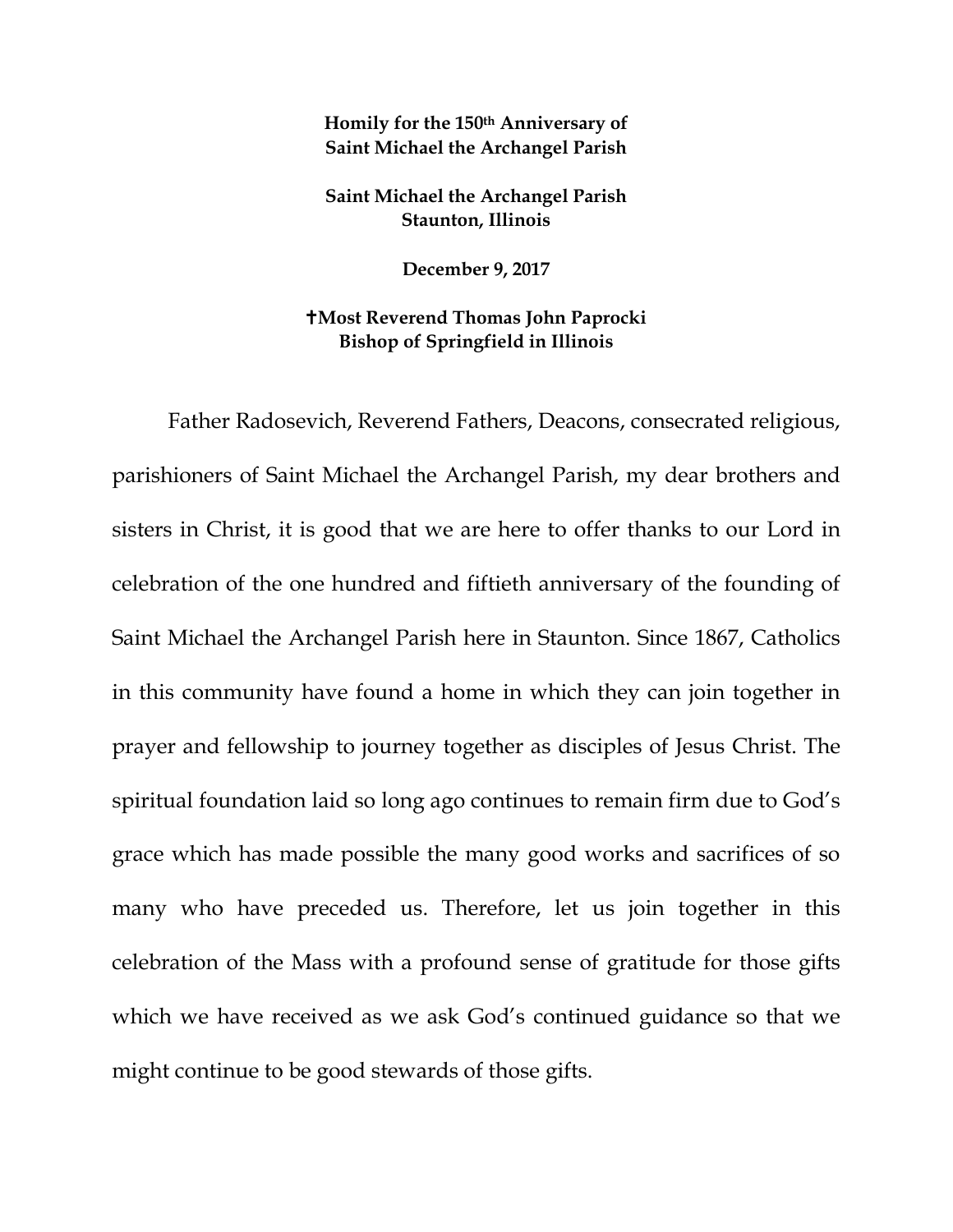On an anniversary such as this, it is natural to wonder what life was like 150 years ago. Looking at our circumstances here today in the year 2017, the differences in our country and world, as well as our way of life, seem vast. In 1867 Andrew Johnson was the 17<sup>th</sup> president of the United States, Nebraska was admitted at the 37<sup>th</sup> state in these United States, and William H. Seward, the Secretary of State, purchased Alaska for a sum of 7.2 million dollars. Also in 1867, the first elevated railroad began service in New York City, the University of Illinois at Urbana-Champaign was established, and here in Staunton, the first Catholic church to serve the community of faith in this area was dedicated under the patronage of Saint Michael the Archangel.

As we look back on the founding of this parish and the lives of the people who have called it home over the past one hundred and fifty years, we have a unique opportunity to reflect on what the members of this parish have done to lay the spiritual foundation for this community. In this regard, our scripture passages today draw a strong parallel to this, for in our readings we see the foundation being laid, not for one community, but rather for the coming of our Lord and the eventual founding of the Universal Church.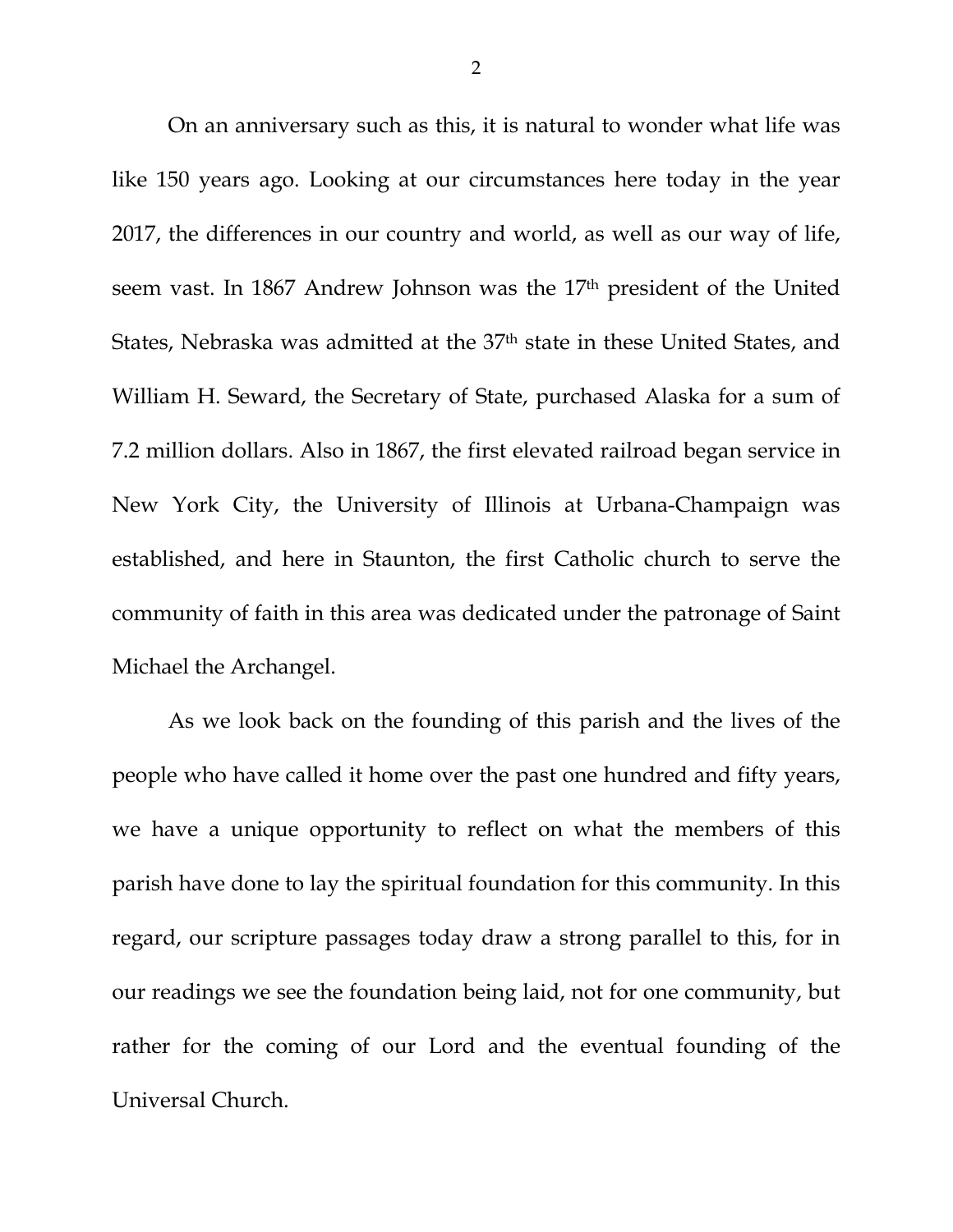In the first reading, we heard the author of the book of Isaiah reminding the Jewish people that the Lord is faithful to His promises, in particular, His promises to lead them to the land of Israel and to send the Messiah. The prophet speaks of the voice crying out in the desert, "Prepare the way of the Lord," and goes on to tell them to make straight a highway for God, for the glory of the Lord would be revealed. In essence, the prophet is telling the Jewish people to prepare a way for the Lord to work in their community, in their lives, and in their hearts.

This message is equally important for us to hear during this Advent season, since, if we are to be true disciples of our Lord, we too must examine our lives and find the areas that we could make straight or fill in. I do not mean this in the literal sense, but in the sense of the areas that we can improve our relationship with God and those around us. Let us not lose sight of the fact that we, like the Jewish people to whom the prophet was speaking in our reading, are pilgrims on a journey. While our journey may not be to a physical place like the Promised Land, we are all pilgrims on the journey to the heavenly Jerusalem.

Turning our attention to our Gospel reading, it should be evident that there is a very strong parallel to be drawn between the message of the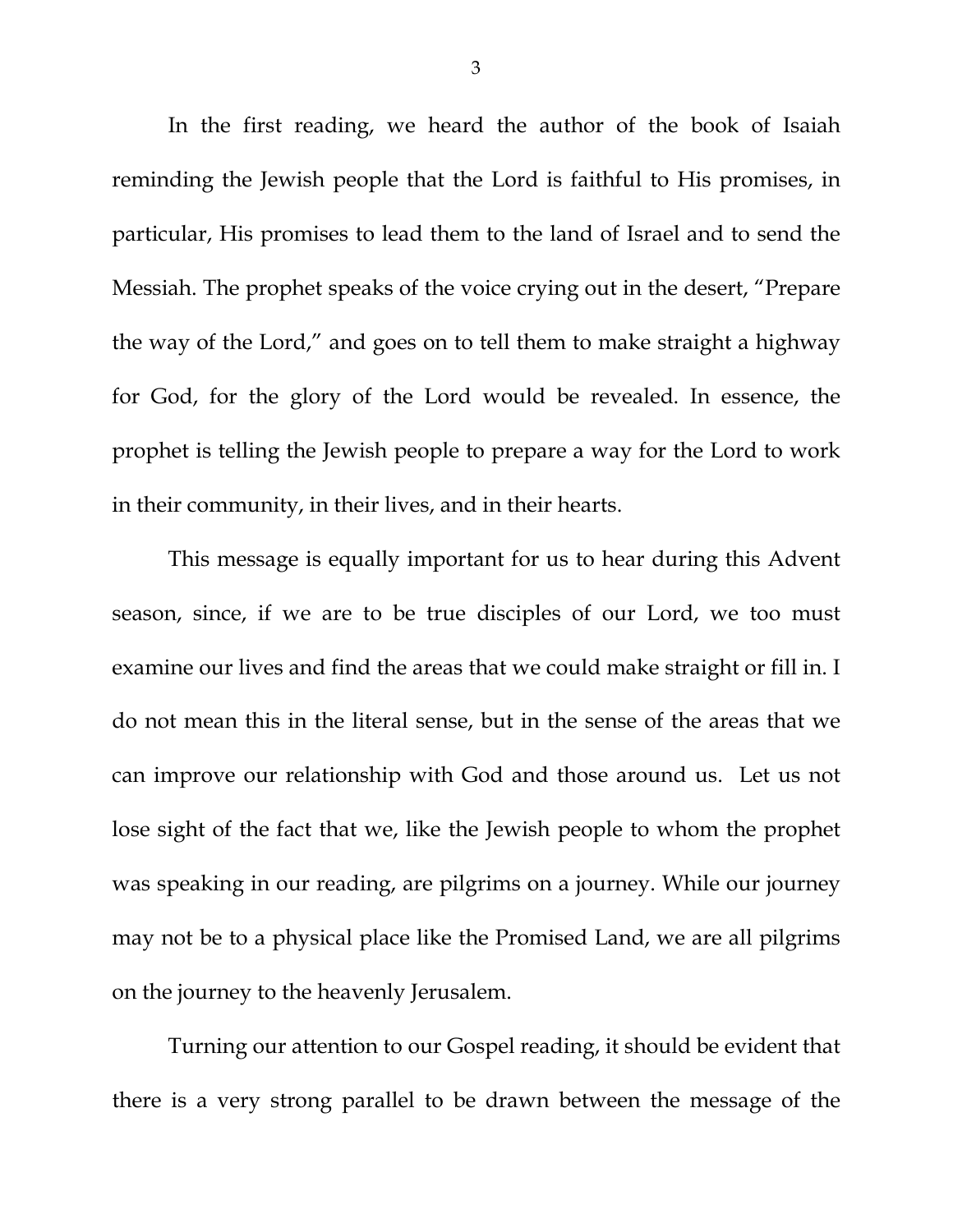author of the book of Isaiah and the message that we hear at the beginning of the Gospel according to Mark. Indeed, the Gospel writer refers to Isaiah the prophet and even reminds his readers that the prophet told of a voice crying out in the dessert. However, he does not stop there. Mark tells of John the Baptist, the precursor of Jesus, and his role in preparing the way for the Lord. John's lifestyle and preaching inspired the people of his time to follow him and be baptized. While John was a powerful preacher and leader, he never lost sight of pointing people to the One who is greater than he, who would come after him and baptize them, not with water, but with the Holy Spirit.

My dear brothers and sisters in Christ, if we are to be disciples of our Lord, we must not only be precursors like John, but, just as John the Baptist took and expanded on the message of the prophet Isaiah, we must also expand on his message and live as witnesses to the grace of Christ at work in our lives. By virtue of our Baptism and Confirmation, we have the obligation to make our faith in Christ known in our words and deeds, and so show other people the way to Him.

Unlike the time period in which John the Baptist lived and preached where the Jewish people were awaiting the coming of the messiah, today

4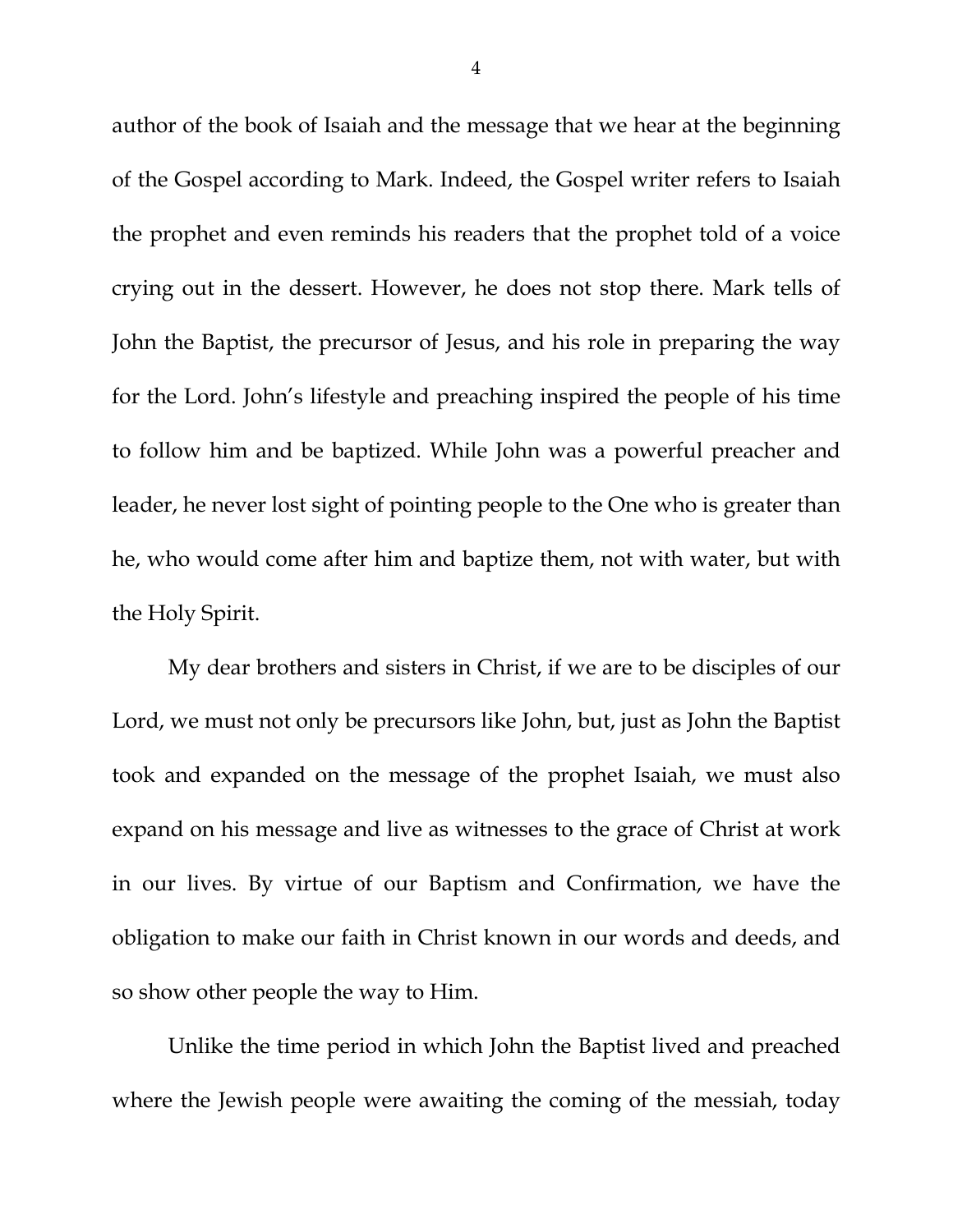our world does not seem to await anything at all; rather, it is blinded by the here and now.

Yet, the beginning of this Advent season is precisely a time of waiting. From the first Sunday of Advent until December 17, our focus is on awaiting the second coming of Our Lord, when he will come to judge the living and the dead. During the last week of Advent, our focus will be on the impending celebration of the first coming of our Lord at Christmas. But the fact that we do not know when Our Lord will come again should not lull us into complacency and make us inattentive to what we must do to prepare for His coming again in glory. For this reason, it is good to recall the reminder from the Second Letter of Saint Peter that we heard in today's second reading: "Do not ignore this one fact, beloved, that with the Lord one day is like a thousand years and a thousand years like one day. The Lord does not delay his promise, as some regard 'delay,' but he is patient with you." Just as Our Lord is patient with us, we must patiently await His Second Coming at the time of His choosing. In the meantime, we are called to build up the community of faith and live patiently in harmony with one another.